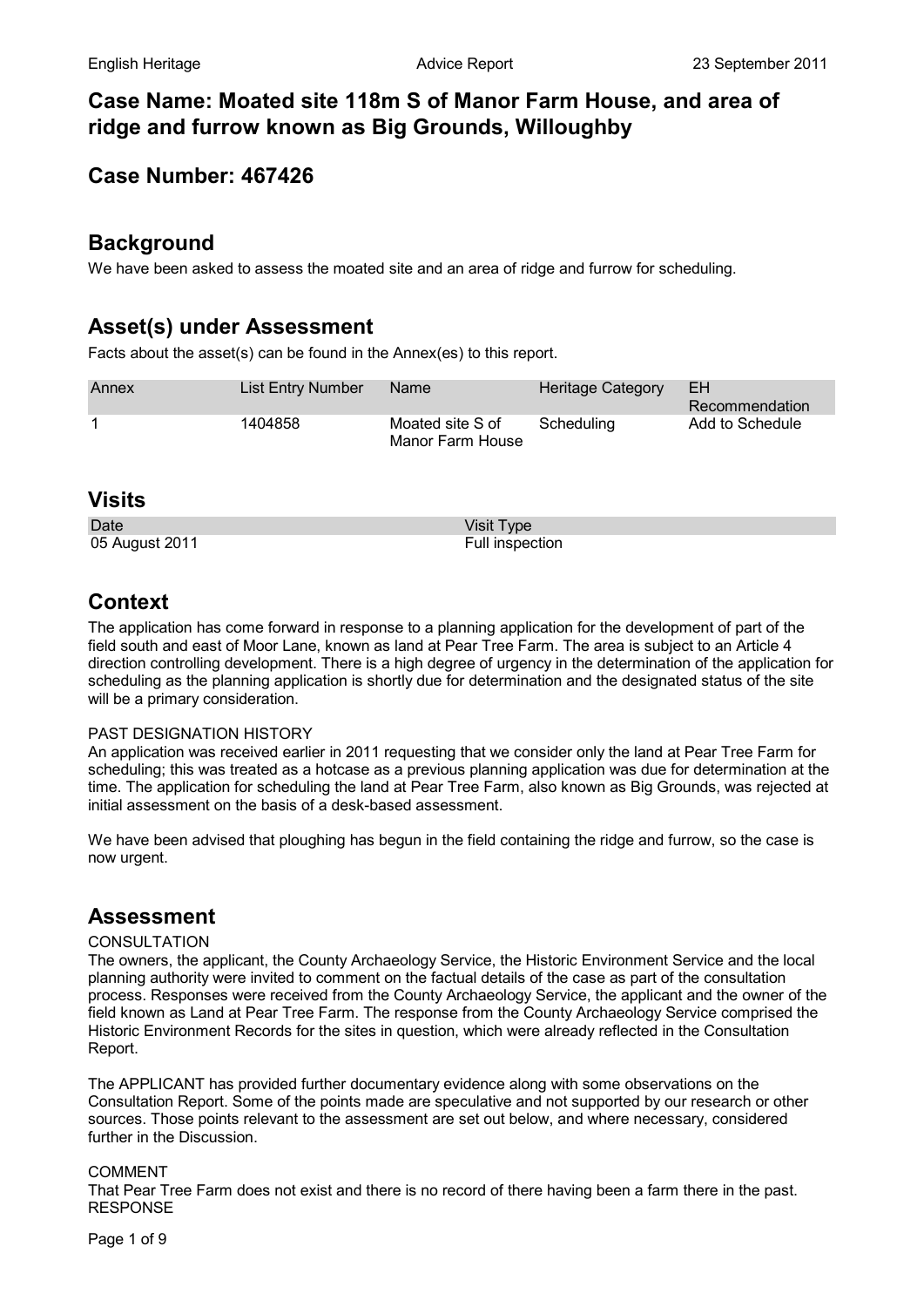The land has been referred to within the planning process as Land at Pear Tree Farm, and for ease of reference for all the parties consulted, this was used as part of the name of the site, which is also known as Big Ground or Grounds, and land off Moor Lane, in the Consultation Report. The name of the site has no bearing on the assessment as we do not consider the name to imply that the assessment area has been the site of a farm at any point in the past.

#### COMMENT

That parts of the church are likely to date from before the C16, the date ascribed to it in the Consultation Report.

#### RESPONSE

Whilst it is of course possible that there was an earlier church on the site, which may help to indicate the site of part of the medieval settlement, there is no evidence for this; the List Description, the Victoria County History and the Buildings of England volume for the area all agree on a date in the early C16. In the absence of evidence to the contrary we are unable to alter our opinion on its probable date.

#### COMMENT

That the levelling of the area at the north-eastern edge of the ridge and furrow site did not involve the loss of any of the ridge and furrow lands as it was part of the flood plain of Moor Gutter. RESPONSE

Survey of the site, including that undertaken to inform the report by Benchmark Archaeology, shows that there is an area of low ridge-and furrow extending northwards beyond the complete lands to the eastern side of the site, divided from them by a drainage channel which appears to respect the headlands immediately to its south. These remains of lower lands extend northwards towards and apparently just under the new hedge-line surrounding the levelled area, indicating that they have been truncated.

The OWNER of the land at Pear Tree Farm or Big Grounds site passed on a further copy of the report by Benchmark which we had consulted in compiling the Consultation Report, and was acknowledged as one of our selected sources in that report. The information was reflected in the Consultation Report, and helps to inform the Discussion. The owner also passed on further comments and observations. Those which are relevant to the assessment for scheduling are set out briefly here. The owner discussed the background to English Heritage's previous research into medieval field systems, including past precedent. These points are a matter of fact, and form part of the basis of the assessment of national importance and suitability for scheduling in the Discussion. The owner reminds English Heritage of past designation approaches, where samples of ridge-and-furrow have been scheduled where they have a clear relationship to the archaeological remains of medieval settlements, but that in many cases, scheduling is not considered to provide the most appropriate management tool for more extensive ridge-and-furrow landscapes. This is covered in our Discussion. The other substantive points raised in response to the Consultation Report are dealt with in turn, below and where necessary, considered further in the Discussion.

#### COMMENT

That the application for the moated site to the north together with this area of ridge and furrow implies a specific archaeological or tenurial relationship between them which did not exist. RESPONSE

This is not suggested in the report, other than to recognise that the moated site and the ridge and furrow are parts of the same medieval landscape of Willoughby, which we are clear went well beyond these two areas.

#### COMMENT

That the village contains many more acres of equally well-preserved ridge and furrow, and that it would be illogical to select this field for scheduling and not the remainder of the township fields. **RESPONSE** 

As the response acknowledges, this is recognised in our Consultation Report, where we are clear that the ridge and furrow landscape extends well beyond the area under assessment, most prominently to the west and south. The principle of selecting for scheduling a sample of ridge and furrow which forms part of a wider landscape of ridge and furrow is considered in the Discussion which follows.

#### COMMENT

That the moated site under consideration for scheduling is degraded by tree growth, and has lost its direct association with the field systems due to the creation of a paddock at the north end of Big Grounds. RESPONSE

The moated site does have some tree growth, but it survives well in all other respects, in particular the depth of the ditches and their definition, as well as their continued waterlogged state. There has been no apparent disturbance of the islands other than the tree growth, which has been managed to a degree by the current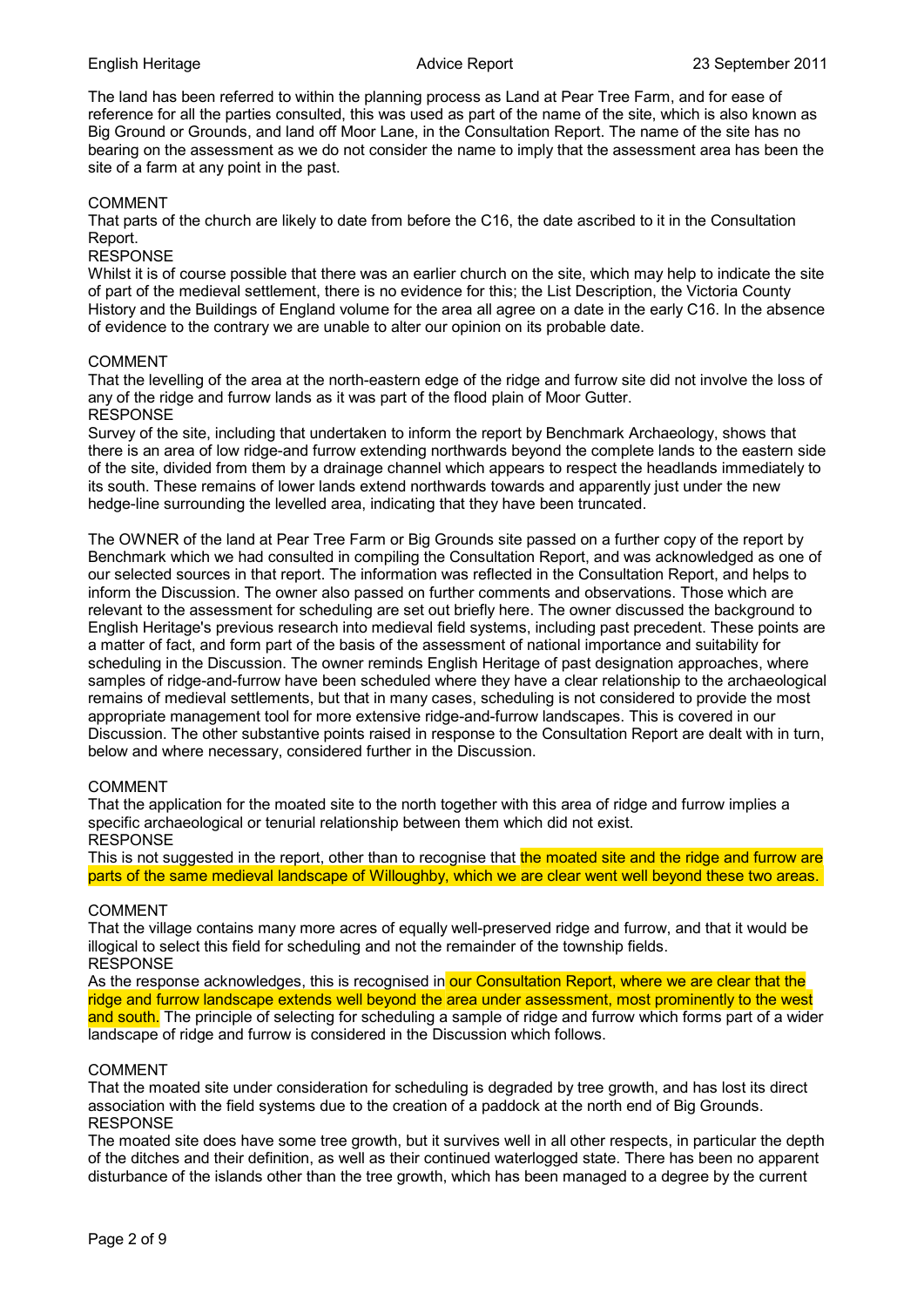owner, and is not as extensive as it might appear from the foliage visible at the roadside. The possible impact of the tree growth on the archaeological potential of the site is considered in the Discussion below.

#### **DISCUSSION**

The 1979 Ancient Monuments and Archaeological Areas Act (1979) states monuments are scheduled by reason of their archaeological, historic, architectural, artistic or traditional national importance. The Department for Culture, Media and Sport's Scheduled Monuments: Identifying, protecting, conserving and investigating nationally important archaeological sites under the Ancient Monuments and Archaeological Areas Act 1979, Annex 1 (March 2010) sets out the non-statutory criteria which provide further guidance on assessing national importance. They state that when archaeological sites are assessed for scheduling, the key considerations are period, rarity, documentation, group value, survival/condition, fragility/vulnerability, diversity and potential. Monuments are assessed under those of the criteria relevant to their type. They should not be regarded as definitive, but as indicators which contribute to a wider judgment based on the individual circumstances of a case. Archaeological sites are assessed for their national importance, which is the key indicator of their significance. Those which are identified as of national importance may then be scheduled, if this is considered to be the most appropriate tool for their future management. Sites may be considered to be of national importance; but the Secretary of State may still use his discretion not to add the site to the Schedule.

The area currently under assessment includes two separate archaeological sites: the moated site, and the ridge and furrow cultivation within the field known as Big Grounds or land at Pear Tree Farm. As these form two different classes of monument, they are discussed separately here.

The MOATED SITE appears well-preserved, with the ditches surviving to a good depth, and remaining in water for much of the year. Its form is unchanged since at least the late C19, as shown on the historic Ordnance Survey maps, and conforms to the usual form and layout of such sites. Though there is some tree-growth on the island, it does not appear to have been used for horticulture, and remains unencumbered by later development; it will retain the buried remains of buildings or structures on the site related to its construction and use. The moat ditches are waterlogged and will retain both artefacts and environmental information relating to the occupation of the site and the economy of its inhabitants. There is no record of any excavation or archaeological evaluation on the site, indicating that, apart from the limited action of tree-roots, there has been little below-ground disturbance to impact upon the otherwise very good potential for the survival of buried remains.

Moated sites form a significant class of medieval monument and are important for the understanding of the distribution of wealth and status in the countryside. This example may have been the site of a manor house, although there is no visible evidence of any buildings surviving on the island. The manor house might equally have been situated to the north, at the site of the current Manor Farm House (C18), close to the current church. Although the church dates from the early C16, it has been suggested that it may be on the site of an earlier building. Although the precise location of the medieval settlement with which it would have been associated is not known, it is likely to have lain to the north-east of the moated site, in the area close to the church, if this was indeed the site of the medieval place of worship. The scheduling applicant has undertaken considerable and painstaking documentary research into the history of Willoughby; despite examining many of the multitude of documents which survive, as yet it has not been possible to pinpoint the location of the manors at any particular point in time. Without archaeological investigation of the moated site, it is not possible to confirm its identification as one of the manors at Willoughby; this increases the value of its archaeological potential, as the buried remains may provide the only evidence of how it was used. The village of Willoughby has a wealth of good historic documentation, and though it has not so far been possible to firmly link this documentation with the moated site, should further archaeological research provide this link it will further enhance the significance of the site, as the value of the archaeological evidence and the documentary evidence taken together is greater than either in isolation; they will complement each other to tell a fuller picture and the one can correct misinterpretations of the other.

The moated site also benefits from associations with other historic assets in close proximity, in particular the C16 church (listed at Grade II\*), the C18 manor house (listed at Grade II), and the possible remains of the former manor house garden, of which it forms a part. The form of the moated site, with one larger island and a smaller annexe, is relatively unusual. The islands will retain evidence of their respective use which will aid our understanding of their individual functions and relationship to one another.

The moated site at Willoughby is clearly of national importance, and it is recommended that this well-defined site should be scheduled, as this provides an appropriate way to guide its future management.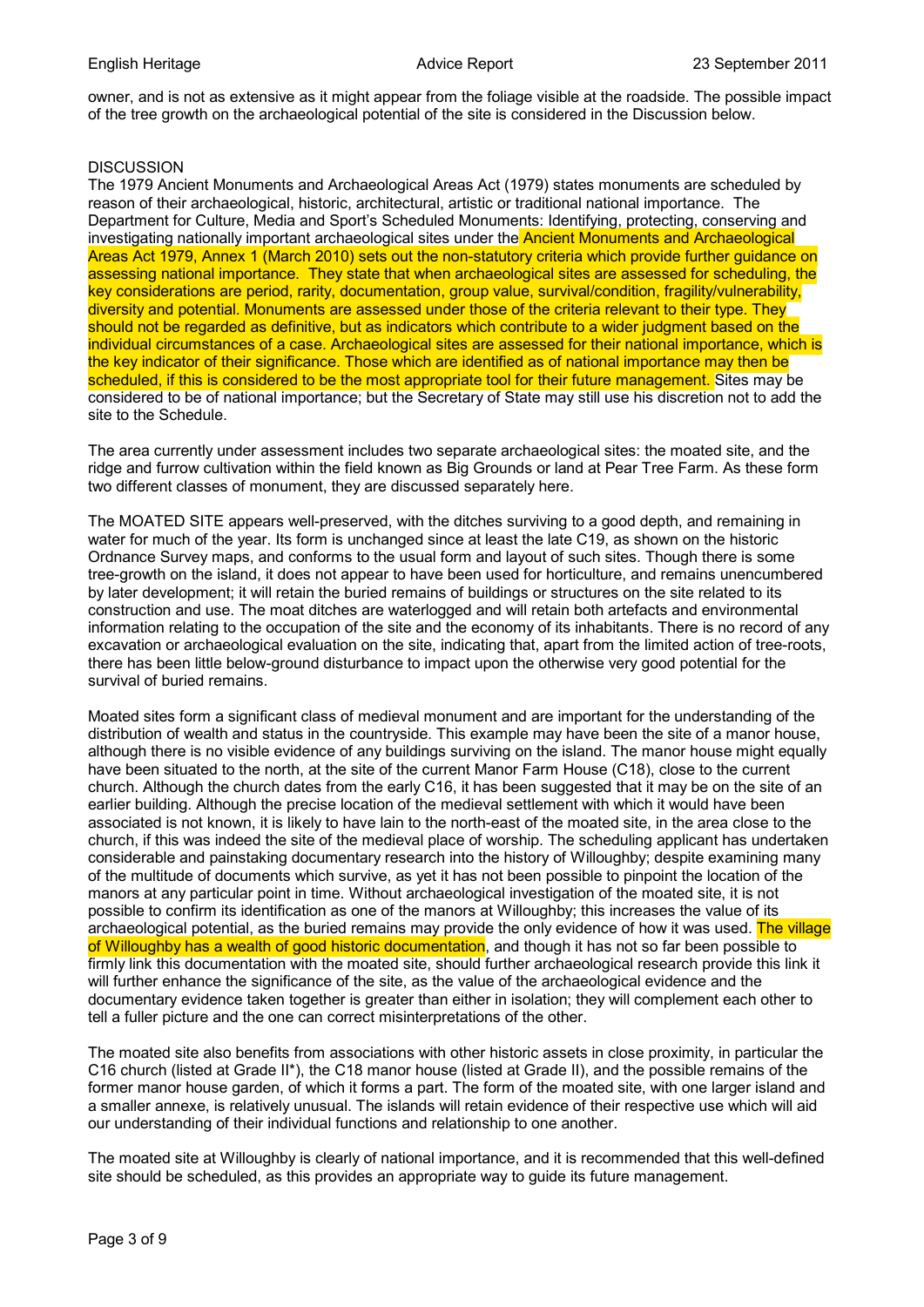The moated site sits within the remains of an open field system which survives as an extensive area of RIDGE AND FURROW, surrounding the modern village on all sides. The area of ridge and furrow under assessment is situated to the south of the moated site, and is divided from it by a road, Moor Lane, which runs east-west at this point and then curves away on the west side until it runs north-east to south-west. It appears likely from documentary evidence that the east-west section of Moor Lane makes a change in ownership boundaries which pre-dates the creation of the lane at the time of the 1760 Inclosure. The moated site had already been inclosed prior to that date, so the northern extent of the area under assessment is likely to represent the northern boundary of the pre-Inclosure open field of which Big Grounds forms a part. However, the western boundary of the field under consideration is formed by the western extension of Moor Lane, and this drives through the furlong of ridge and furrow lands at the western edge of the assessment area, meaning that it is incomplete on this side. Similarly, an area at the north-eastern corner of the assessment area has been levelled, to create paddocks, and although the applicant contends that this has not resulted in any loss of lands, there is some evidence of low ridge and furrow extending northwards at this point which would have emerged under the new hedge-line around this plot. There has, therefore, been some loss in this area, so its survival is not as complete as it might be. This field is fairly close to the probable site of the medieval settlement, though towards its western edge, and divided from it by both the Moor Gutter (the brook associated with the moated site) and the pre-Inclosure boundary now marked by Moor Lane.

The remainder of the ridge and furrow is well-preserved, surviving as well-defined earthworks, and does not appear to have been subject to later cultivation. We have been advised as this report was being finalised that a small area of the field has now been ploughed; it is hard to ascertain from photographs provided by the local authority to what depth, and precisely how large an area is affected, although there will undoubtedly be additional disturbance in this area. The ridge and furrow in this field contains a number of the typical features expected in such a landscape, which give a clear demonstration of how the lands were laid out and ploughed, and how the various furlongs relate to each other. As this is poor agricultural land which has been in use for grazing since at least the C19, the archaeological potential in this area is likely to be confined to material dating from the use of the site for agriculture in the medieval period. However, it is impossible to consider this fragment of the former medieval open-field system for designation in isolation: its significance lies more in the fact that it forms a small part of a much wider, well-preserved medieval open field system than in its individual archaeological interest, and it is at the landscape scale that its claims to national importance will lie.

Ridge and furrow survives over large areas of the Midlands, and as such is not rare, though it is inherently vulnerable to loss through development or changing agricultural practice. The area under assessment forms part of a very extensive landscape of ridge and furrow surrounding the modern village of Willoughby on all sides, and documentary research being undertaken by the applicant, allied with earlier research by David Hall, who studied the landscape character of the area with particular reference to surviving medieval open field systems (published in Turning the Plough by English Heritage and Northamptionshire District Council in 2001), has shown that a large proportion of the three medieval open fields surrounding the medieval settlement of Willoughby can be identified today, with well-preserved ridge and furrow characterising their terrain. It is evident from the documents held by Magdalen College and others that much of the layout, tenure and ownership of the medieval open field system could be reconstructed, and this adds much to our understanding of the historic land use and pattern of landholding in the medieval period. Overall, therefore, it is evident that the entire landscape of ridge and furrow surrounding the modern village of Willoughby is of national importance by virtue of its extent and the proportion of the medieval area under plough which it represents.

Ridge and furrow has been the subject of considerable attention at English Heritage over recent years. In the past, some small areas of ridge and furrow have been designated where they form surviving integral parts of contemporary settlements, such as medieval village earthworks and motte and bailey castles. This field is fairly close to the probable site of the medieval settlement, though towards its western edge, and divided from it by both the Moor Gutter (the brook associated with the moated site) and the pre-Inclosure boundary now marked by Moor Lane, and does not form the only surviving element of ridge and furrow associated with the remains of medieval settlement. It has in addition suffered some losses, and so is not recommended for designation as a sample. It is, however, necessary to consider whether or not the wider landscape of medieval open fields which surrounds the village, with its distinctive pattern of ridge and furrow cultivation, should be recommended for scheduling as a whole, as this is where its national importance lies.

Extensive landscapes of ridge and furrow, such as that at Willoughby, are not generally suitable candidates for scheduling, as this introduces a very restrictive form of control over the use of very large areas of land, most of it commonly in agricultural use and selection is necessary for classes of site which do survive in quite high numbers. Therefore, it is not recommended that this wider landscape should be scheduled. The vast majority of archaeological sites and areas in England are managed through the planning process, with PPS 5 allowing for the protection of sites which are deemed to be of national importance, regardless of whether or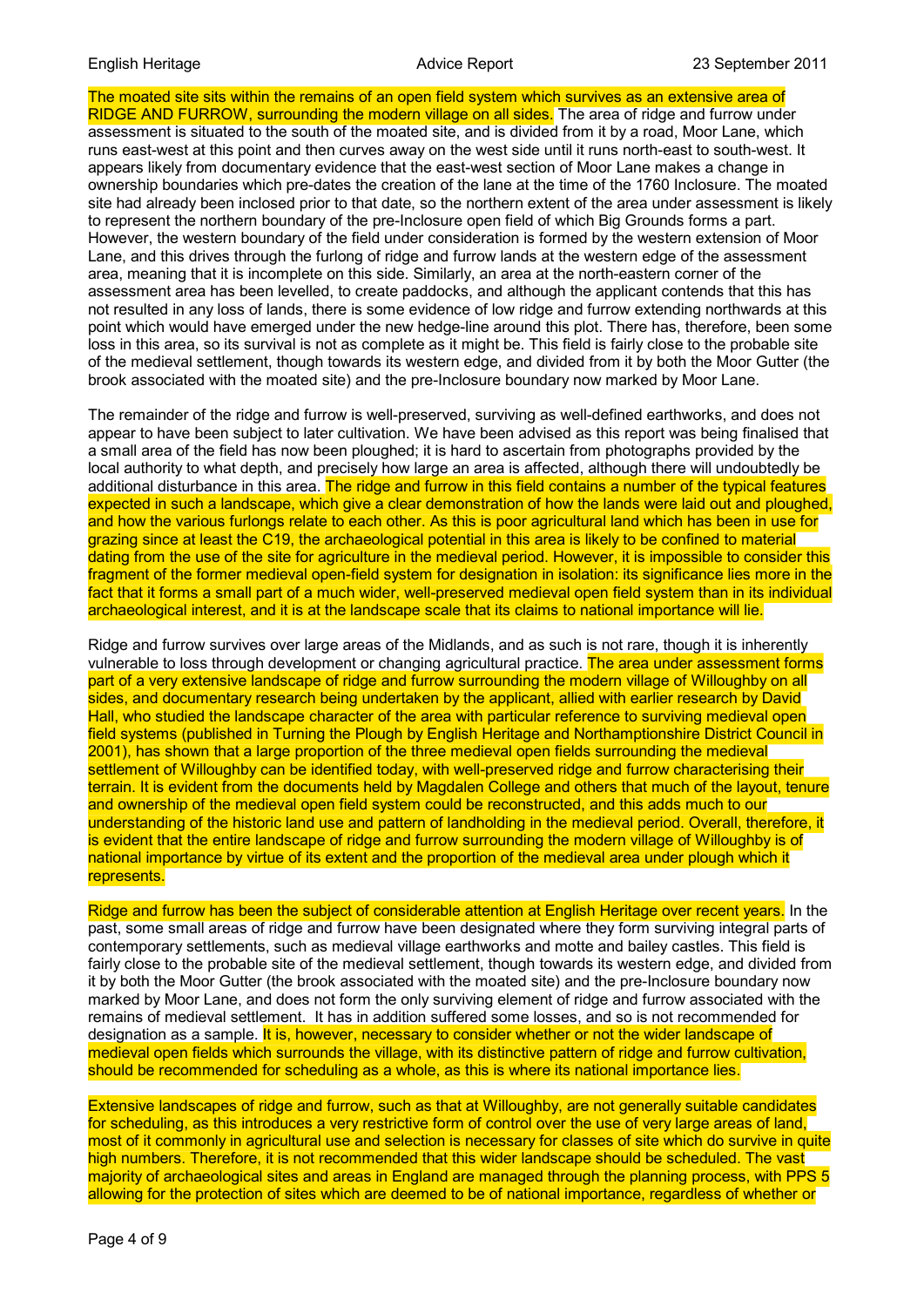not they are scheduled, and this is an appropriate mechanism for the management of this archaeological area, which exists at a landscape scale. Agri-environmental schemes have also been an important way of securing protection of non-designated but significant archaeological landscape features.

CONCLUSION: After examining all the records and other relevant information and having carefully considered the national importance of this case, the criteria for scheduling are fulfilled in the case of the moated site only. The large areas of ridge and furrow cultivation around the parish, though of national importance, are not recommended for scheduling as this is not considered the most appropriate tool for their management.

#### REASONS FOR DESIGNATION DECISION

The Willoughby moated site south of Manor House Farm is considered to be of national importance. It is recommended for scheduling for the following principal reasons:

\* Archaeological interest: the site is a medieval moated site, a class of monument which is important for the understanding of the distribution of wealth and status in the countryside; they are generally of national importance where they survive well

\* Survival: the moated site is apparently unaltered, and has not been excavated or otherwise disturbed

\* Potential: the site has significant potential within the waterlogged deposits in the ditches, and in the largely undisturbed island, for both occupation and environmental evidence

\* Historic interest: it forms part of the former medieval settlement, and sits within an extensive landscape of medieval ridge and furrow, which is itself of national importance, though not included within the scheduling

The ridge-and-furrow landscape within the field off Moor Lane known variously as Big Grounds and land at Pear Tree Farm, is not recommended for scheduling, for the following principal reasons:

Archaeological: the site under assessment is not immediately adjacent to the likely area of the former medieval settlement, but is at its western edge, and forms only a small part of the much wider medieval open field system, which is identifiable by the large areas of ridge and furrow which survive surrounding the modern village: it represents only an isolated sample

\* Survival: though it contains a range of features of interest, it is not complete, with part of the site having previously been levelled as a paddock, and the south-western furlong truncated by Moor Lane

Management considerations: although the entire extensive ridge-and-furrow landscape surrounding the village is of national importance for the scale and extent of its survival, scheduling is not generally an appropriate management regime for such large areas of agricultural land

Countersigning comments:

Agreed. The moated site south of Manor Farm House survives particularly well and has high archaeological potential. The rich documentary evidence for the settlement in the area provides a strong historic background which will complement the archaeological potential of the site. As a relatively sophisticated moated site, it displays diversity in its elements, with a double island and associated water management system. The later reuse of the site as an element of a later post medieval garden adds to its importance. The moated site fully merits designation as a scheduled monument.

The field of ridge and furrow cultivation at Pear Tree Farm, whilst of importance as an element of the wider open field system which lies around the village of Willoughby, does not merit scheduling in isolation. Its significance in the wider landscape is, however, noted.

22 September 2011 Deborah Williams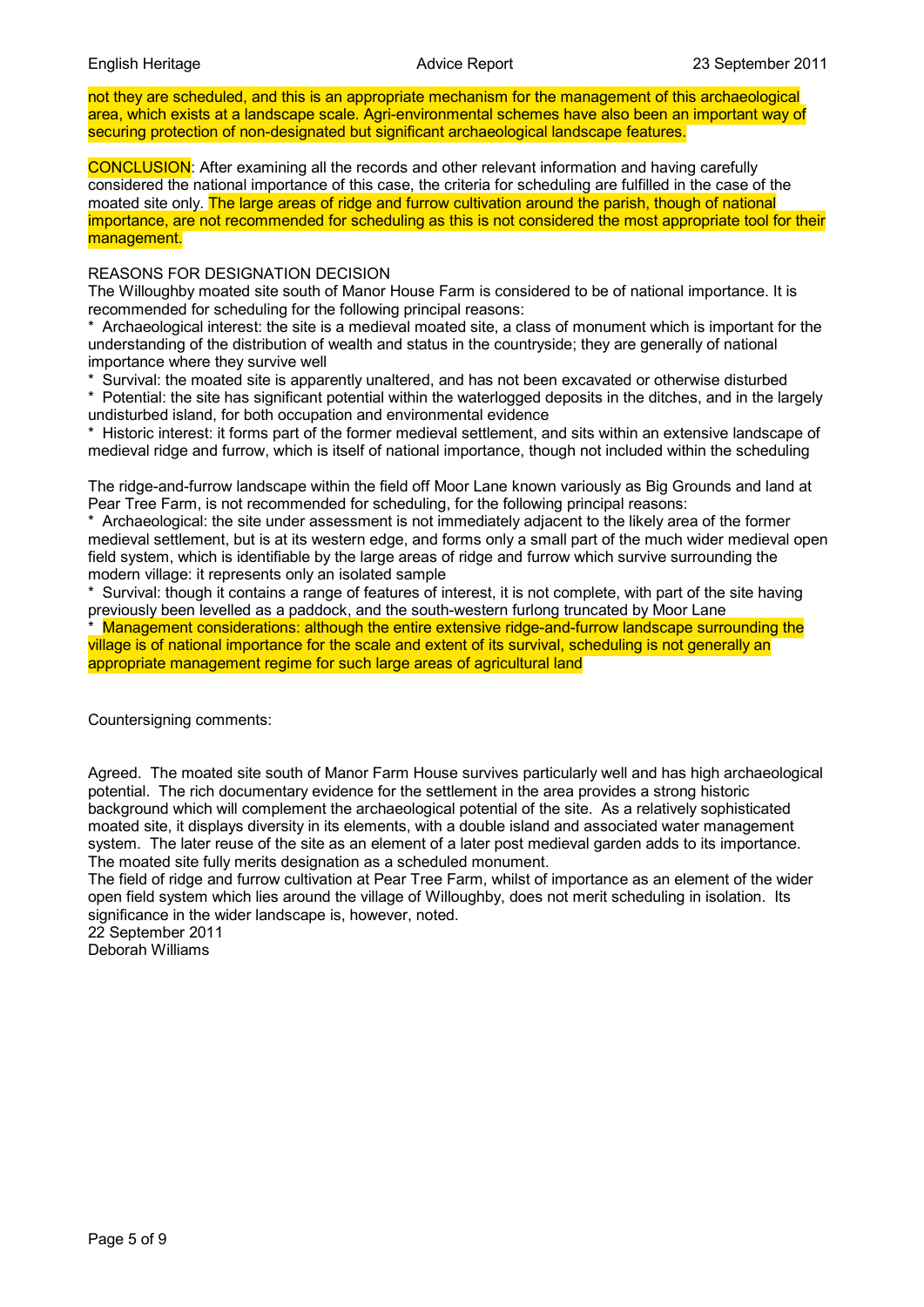# **Annex 1**

# **Proposed List Entry**

### **List Entry Summary**

This monument is scheduled under the Ancient Monuments and Archaeological Areas Act 1979 as amended as it appears to the Secretary of State to be of national importance.

**Name:** Moated site S of Manor Farm House

**List Entry Number:** 1404858

#### **Location**

Moated site approximately 118m south of Manor Farm House, just north of Moor Lane, Willoughby.

The monument may lie within the boundary of more than one authority.

| County       | District | District Type             | Parish     |
|--------------|----------|---------------------------|------------|
| Warwickshire | Rugbv    | <b>District Authority</b> | Willoughby |

**National Park:** Not applicable to this List entry.

**Grade:** Not Applicable to this List Entry

**Date first scheduled: Date of most recent amendment:**

## **Legacy System Information**

The contents of this record have been generated from a legacy data system.

**Legacy System:** Not applicable to this List entry. **Legacy Number:** Not applicable to this List entry.

## **Asset Groupings**

This List entry does not comprise part of an Asset Grouping. Asset Groupings are not part of the official record but are added later for information.

# **List Entry Description**

### **Summary of Monument**

A medieval moated site.

**Reasons for Designation**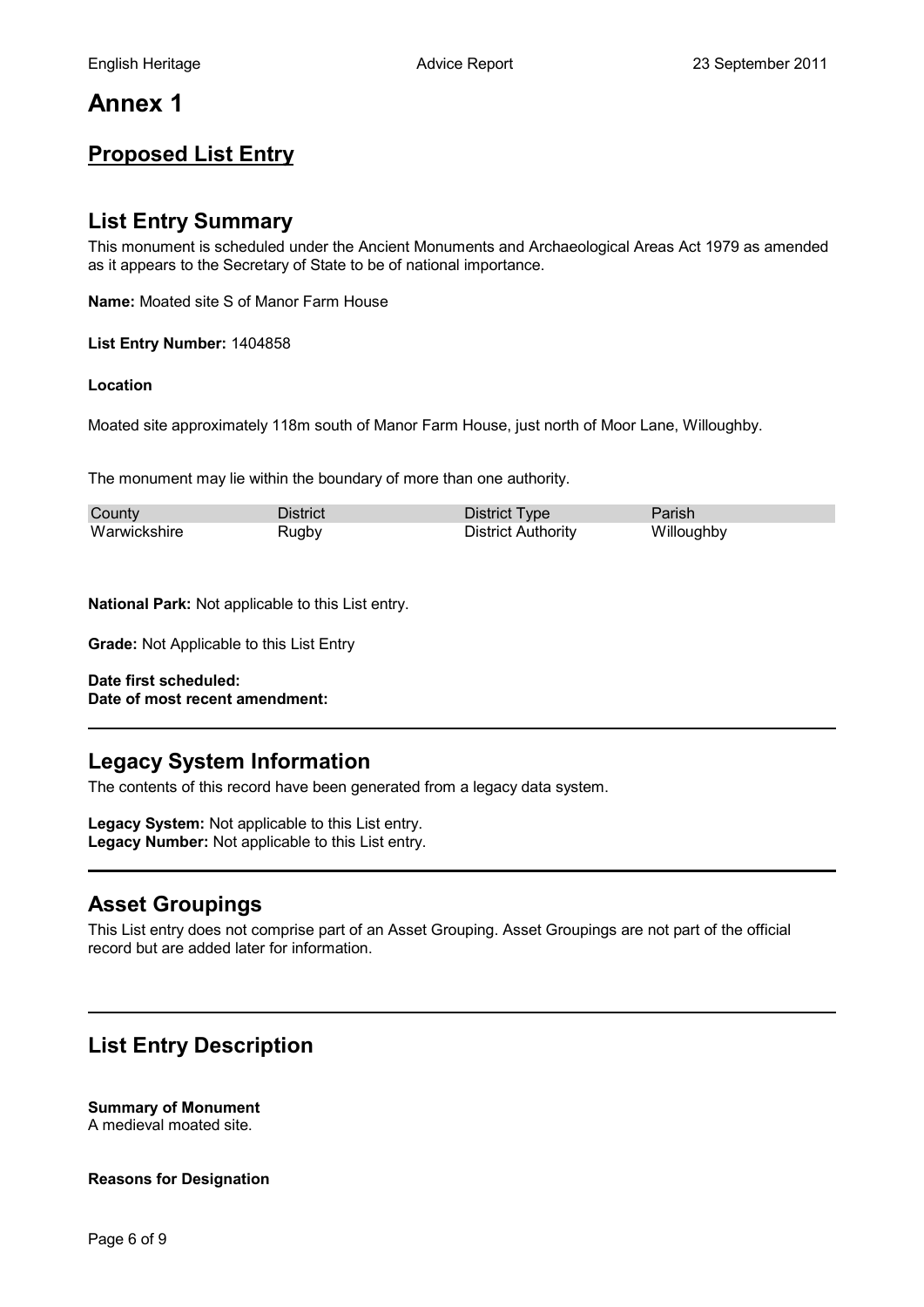\* Archaeological national importance: the site is a medieval moated site, a class of monument which is important for the understanding of the distribution of wealth and status in the countryside; they are generally of national importance where they survive well

\* Survival: the moated site is apparently unaltered, and has not been excavated or otherwise disturbed

\* Potential: the site has significant potential within the waterlogged deposits in the ditches, and in the largely undisturbed island, for both occupational and environmental evidence

Historic interest: it forms part of the former medieval settlement, and sits within an extensive landscape of medieval ridge and furrow, which is itself of national importance, though not included within the scheduling

#### **History**

Around 6,000 moated sites are known in England. They consist of wide ditches, often or seasonally waterfilled, partly or completely enclosing one or more islands of dry ground on which stood domestic or religious buildings. In some cases the islands were used for horticulture. The majority of moated sites served as prestigious aristocratic and seigneurial residences with the provision of a moat intended as a status symbol rather than a practical military defence. The peak period during which moated sites were built was between about 1250 and 1350 and by far the greatest concentration lies in central and eastern parts of England. However, moated sites were built throughout the medieval period, are widely scattered throughout England and exhibit a high level of diversity in their forms and sizes. They form a significant class of medieval monument and are important for the understanding of the distribution of wealth and status in the countryside. Many examples provide conditions favourable to the survival of organic remains.

The moated site at Willoughby is situated to the south of the C18 Manor Farm House and to the south-west of the early-C16 parish church. It is considered to be a medieval homestead moat which may have been occupied by an earlier manor house. There is considerable documentary evidence recorded for settlement at Willoughby which reflects a complex history of land ownership in the area; although none of the records can be firmly tied to the moated site itself.

The moat appears to have been incorporated into a C19 garden scheme for the manor house, shown on the first edition Ordnance Survey map of 1886, where a line of trees along the western edge of the paddock in which the moat sits had been planted along a path reaching from the garden at the rear of the house to the north-western corner of the moat. The moated site is shown in its current form on this map. It remains part of the wider garden of Manor Farm House.

#### **Details**

A medieval homestead moat, situated at the southern end of a field approximately 118m to the south of Manor Farm and measuring roughly 55m by 67m in total. The wide ditches, which remain waterlogged, enclose a rectangular island. At the south-eastern corner of the site, the ditches project eastwards slightly to enclose a second, smaller island which may have been used for waterfowl. It is understood that the moat was spring-fed, although a leat entering at the north-west corner of the site may have supplemented the water supply. The outlet is visible at the south-western corner. The ditches vary in width between about 5m and about 14m, and they are between 1m to 2m in depth. The principal island is circa 0.8 hectares in area, and the smaller island covers circa 25 square metres. The field in which the moated site is located contains a number of distinct earthworks whose purpose is not known; they may relate to features forming part of an earlier garden for the manor and are not included in the scheduling.

#### **Selected Sources**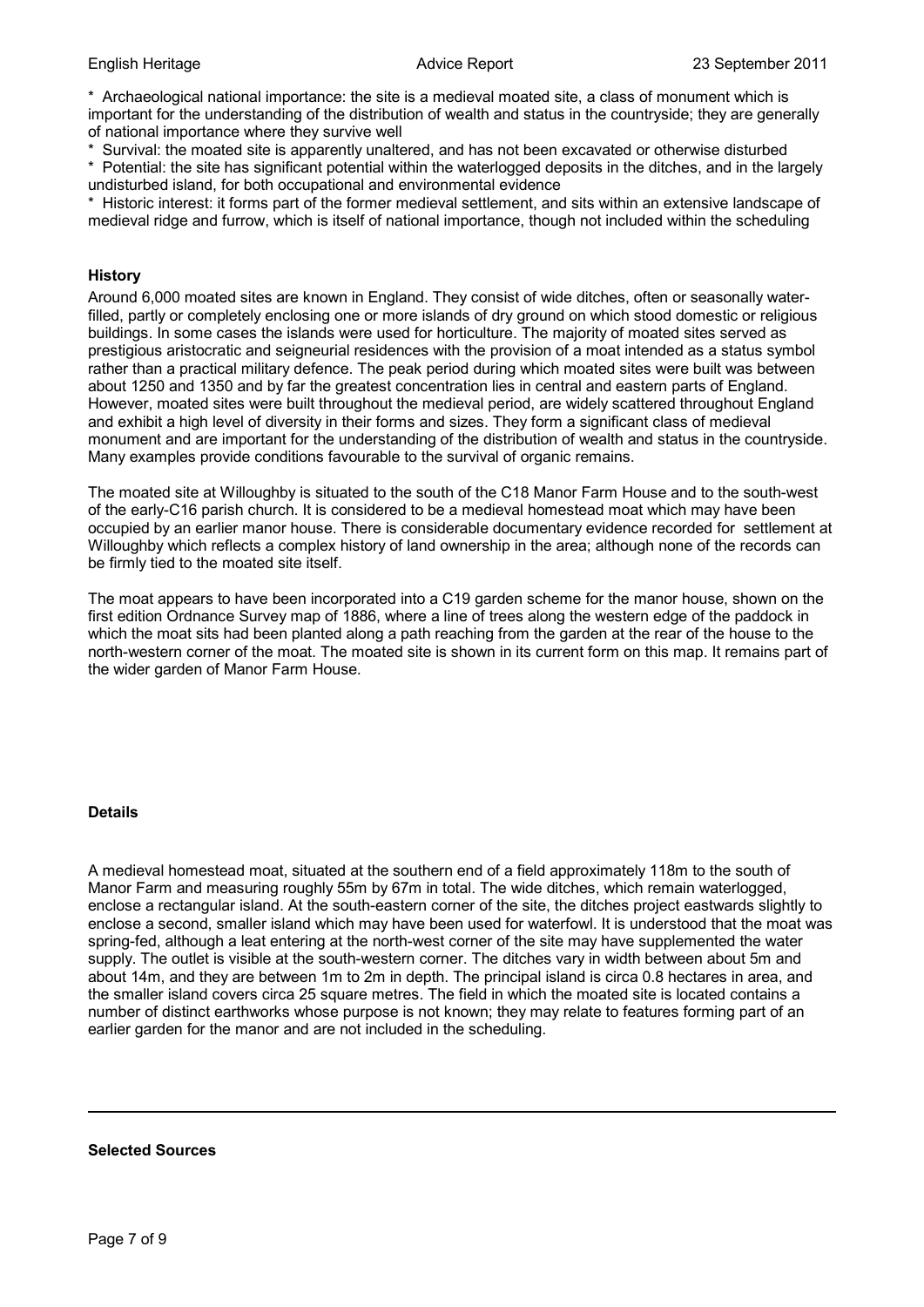Moat 200 S of Church, Willoughby: Warwickshire HER record MWA3055

Shrunken medieval settlement at Willoughby: Warwickshire HER record MWA6395

Willoughby Manor (manor Farm) garden, Willoughby: Warwickshire HER record MWA12706

Benchmark Archaeology, Land at Pear Tree Farm, Moor Lane, Willoughby, Warwickshire: an assessment of the Significance of the Ridge and Furrow and other Historic Landscape Components, 2011